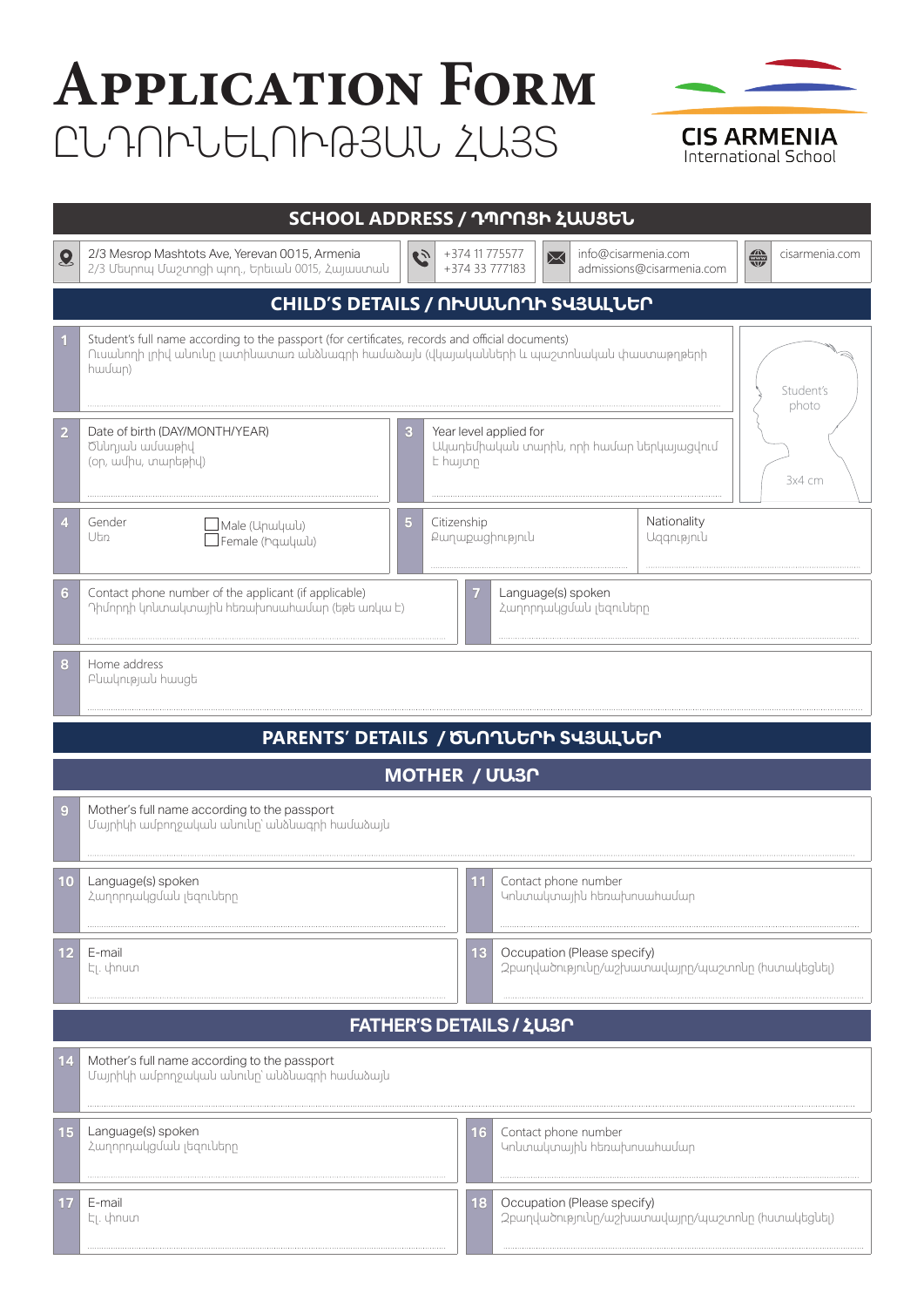| Please list the previous schools attended starting from the most recent<br>Խնդրում ենք նշել նախորդ կրթահամալիրները` սկսելով ամենավերջինից                                                                                                                                                                                                                      |                                                                                                                     |  |  |  |  |  |  |  |
|----------------------------------------------------------------------------------------------------------------------------------------------------------------------------------------------------------------------------------------------------------------------------------------------------------------------------------------------------------------|---------------------------------------------------------------------------------------------------------------------|--|--|--|--|--|--|--|
|                                                                                                                                                                                                                                                                                                                                                                |                                                                                                                     |  |  |  |  |  |  |  |
| Name of Educational Institution<br>Country<br>Grade<br>Կրթահամալիրի անունը<br>Դասարակր<br>tpypp                                                                                                                                                                                                                                                                | Dates of attendance<br>Հաճախման ամսաթիվը                                                                            |  |  |  |  |  |  |  |
|                                                                                                                                                                                                                                                                                                                                                                |                                                                                                                     |  |  |  |  |  |  |  |
|                                                                                                                                                                                                                                                                                                                                                                |                                                                                                                     |  |  |  |  |  |  |  |
|                                                                                                                                                                                                                                                                                                                                                                |                                                                                                                     |  |  |  |  |  |  |  |
| Type of the most recent school<br>$\overline{\mathbf{3}}$<br>$\overline{\bf 2}$<br>Վերջին կրթահամալիրի տեսակր<br>International (Uhpwqqwjhu)<br>Boarding (Գիշերօթիկ)<br>Public (Հակրային)<br>Private (Uwuluwulnn)                                                                                                                                               | Language of instruction at your most recent educational institution<br>Հաճախած վերջին կրթահամալիրի ուսուցման լեզուն |  |  |  |  |  |  |  |
| How did you find out about CIS Armenia?<br>Curriculum<br>5<br>4<br>Ուսումնական ծրագիր<br>Ի՞նչպես եք տեղեկացել CIS Armenia-ի մասին<br>$\square$ UK<br>$\Box$ <sub>IB</sub><br>$\Box$ CIE<br>$\Box$ usa                                                                                                                                                          |                                                                                                                     |  |  |  |  |  |  |  |
|                                                                                                                                                                                                                                                                                                                                                                |                                                                                                                     |  |  |  |  |  |  |  |
| Does the student have any documented history of a criminal offense or juvenile court adjudication?<br>Ուսակողը պաշտոկապես հաստատված քրեակակ պատասխակատվություն կրե՞լ Է<br>$\Box$ Yes (U <sub>I</sub> n)<br>$\Box$ No ( $\cap$ )                                                                                                                                |                                                                                                                     |  |  |  |  |  |  |  |
| LEARNING & MEDICAL NEEDS / ԿՐԹԱԿԱՆ ԵՎ ԲԺՇԿԱԿԱՆ ԿԱՐԻՔՆԵՐ                                                                                                                                                                                                                                                                                                        |                                                                                                                     |  |  |  |  |  |  |  |
| Are you aware of any learning/educational needs your child might have?<br>Տեղյա՞կ եք արդյոք, թե Ձեր երեխան ինչպիսի լրացուցիչ կրթական աջակցության կարիք ունի<br>$\Box$ Yes (U <sub>I</sub> n) $\Box$ No ( $\cap$ )                                                                                                                                              |                                                                                                                     |  |  |  |  |  |  |  |
| Does your child have any specific medical needs requiring treatment and/or medication?<br>Արդյո՞ք Ձեր երեխան ունի հատուկ բժշկական աջակցության կարիք՝ բուժում և/կամ դեղորայք պահանջող<br>$\Box$ No ( $\cap$ )<br>$\Box$ Yes (U <sub>I</sub> n)                                                                                                                  |                                                                                                                     |  |  |  |  |  |  |  |
| Does your child have any allergies?<br>Ձեր երեխան ունի՞ ալերգիաներ<br>$\Box$ Yes (U <sub>I</sub> n) $\Box$ No ( $\cap$ )                                                                                                                                                                                                                                       |                                                                                                                     |  |  |  |  |  |  |  |
| EXCEPTIONAL ABILITY / ԲԱՑԱՌԻԿ ՈՒՆԱԿՈՒԹՅՈՒՆ                                                                                                                                                                                                                                                                                                                     |                                                                                                                     |  |  |  |  |  |  |  |
| Exceptional ability means any special talents your child may have in particular subjects, such as Maths, Art, Music, Sports etc.<br>10<br>Արդյո՞ք ձեր երեխան ունի յուրահատուկ ունակություններ որոշակի առարկաներից, ինչպիսիք են օրինակ՝ մաթեմատիկան, կերպարվեստր,<br>երաժշտությունը, սպորտը, ի թիվս այլոց<br>$\Box$ Yes (U <sub>I</sub> n) $\Box$ No ( $\cap$ ) |                                                                                                                     |  |  |  |  |  |  |  |
| EXTRA-CURRICULAR ACTIVITIES / LՐԱՑՈՒՑԻՉ շԲԱՂՎԱԾՈՒԹՅՈՒՆ                                                                                                                                                                                                                                                                                                         |                                                                                                                     |  |  |  |  |  |  |  |
| Does your child participate in any extra-curricular activities?<br><u>atn tnthuuu hw6whn°id t nnut hunuu</u><br>$\Box$ Yes (U <sub>I</sub> n) $\Box$ No ( $\cap$ )                                                                                                                                                                                             |                                                                                                                     |  |  |  |  |  |  |  |
| Parent/Guardian Name:<br>Ծնողի/խնամակալի անուն, ազգանուն                                                                                                                                                                                                                                                                                                       |                                                                                                                     |  |  |  |  |  |  |  |
| Signature:<br>Uտորագրություն                                                                                                                                                                                                                                                                                                                                   |                                                                                                                     |  |  |  |  |  |  |  |
| Date:<br>Uuuumphul                                                                                                                                                                                                                                                                                                                                             |                                                                                                                     |  |  |  |  |  |  |  |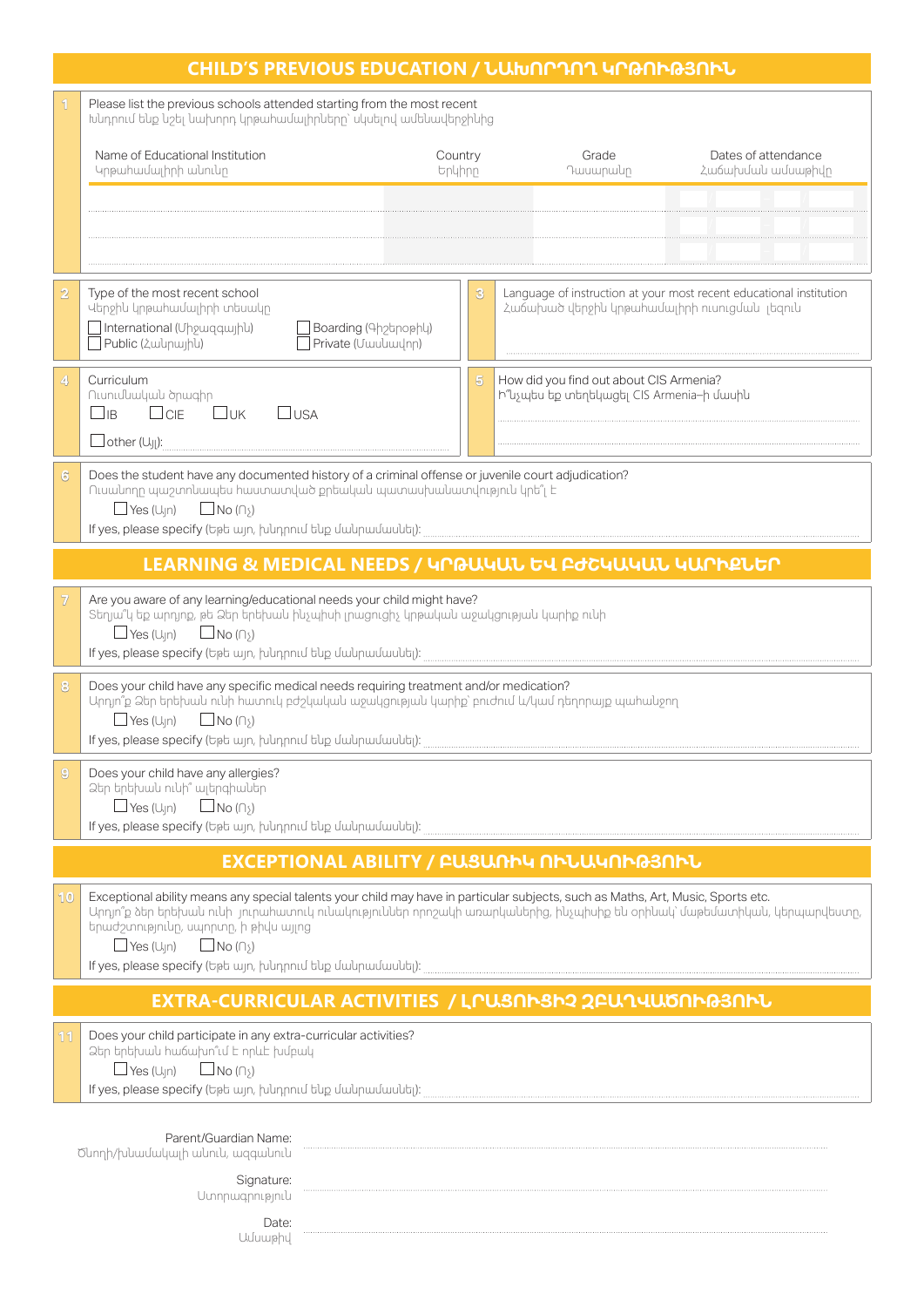| CURRICULUM CHOICE / ՈՒՍՈՒՄՆԱԿԱՆ ԾՐԱԳՐԻ ԸՆՏՐՈՒԹՅՈՒՆ |                                                                                                                                                                                                                                                                                                                                                                                                                                                                                                                                                                                                                                                                                                                                                                                                                                                                                                                                                                                                                                                                                                                                                                                                                                                                                                                                                                                                                                                                                                                                                               |  |  |  |  |  |  |
|----------------------------------------------------|---------------------------------------------------------------------------------------------------------------------------------------------------------------------------------------------------------------------------------------------------------------------------------------------------------------------------------------------------------------------------------------------------------------------------------------------------------------------------------------------------------------------------------------------------------------------------------------------------------------------------------------------------------------------------------------------------------------------------------------------------------------------------------------------------------------------------------------------------------------------------------------------------------------------------------------------------------------------------------------------------------------------------------------------------------------------------------------------------------------------------------------------------------------------------------------------------------------------------------------------------------------------------------------------------------------------------------------------------------------------------------------------------------------------------------------------------------------------------------------------------------------------------------------------------------------|--|--|--|--|--|--|
| 12                                                 | Choose the curriculum (tick one box only)<br>Ընտրեք ուսումնական պլանը (րնտրել միայն մեկ տարբերակ)                                                                                                                                                                                                                                                                                                                                                                                                                                                                                                                                                                                                                                                                                                                                                                                                                                                                                                                                                                                                                                                                                                                                                                                                                                                                                                                                                                                                                                                             |  |  |  |  |  |  |
|                                                    | Cambridge International Curriculum<br>Armenian State General Education Curriculum and Cambridge International Curriculum<br>քեմբրիջի միջազգային ուսումնական ծրագիր<br>Հանրակրթական հիմնական և Քեմբրիջյան միջազգային ուսումնական ծրագրեր                                                                                                                                                                                                                                                                                                                                                                                                                                                                                                                                                                                                                                                                                                                                                                                                                                                                                                                                                                                                                                                                                                                                                                                                                                                                                                                       |  |  |  |  |  |  |
|                                                    | PICK-UP AND WALK HOME PERMISSION FORM<br>ՎԵՐՑՆԵԼՈՒ ԵՎ ԻՆՔՆՈՒՐՈՒՅՆ ՏՈՒՆ ԳՆԱԼՈՒ ԹՈՒՅԼՏՎՈՒԹՅՈՒՆ                                                                                                                                                                                                                                                                                                                                                                                                                                                                                                                                                                                                                                                                                                                                                                                                                                                                                                                                                                                                                                                                                                                                                                                                                                                                                                                                                                                                                                                                  |  |  |  |  |  |  |
|                                                    |                                                                                                                                                                                                                                                                                                                                                                                                                                                                                                                                                                                                                                                                                                                                                                                                                                                                                                                                                                                                                                                                                                                                                                                                                                                                                                                                                                                                                                                                                                                                                               |  |  |  |  |  |  |
| 13                                                 | Choose and fill in option 1 or option 2. Otherwise, you can choose both options.<br>Ընտրեք և լրացրեք 1-ին կամ 2-րդ տարբերակը։ Հակառակ դեպքում կարող եք ընտրել երկու տարբերակներն Էլ։                                                                                                                                                                                                                                                                                                                                                                                                                                                                                                                                                                                                                                                                                                                                                                                                                                                                                                                                                                                                                                                                                                                                                                                                                                                                                                                                                                          |  |  |  |  |  |  |
|                                                    | □ I give my permission to CIS Armenia school to allow my child to leave the school area unsupervised. I realise that my child is able to go<br>home alone. Ես տալիս եմ իմ hամաձայնությունը < <uh u3="" էս="" հայաստան="">&gt; դպրոցին՝ թույլ տալու իմ երեխային դուրս գալ դպրոցի<br/>տարածքից առանց վերահսկողության։ Ես գիտակցում եմ, որ իմ երեխան կարող է գնալ տուն ինքնուրույն։<br/><math>\bigcirc</math> Yes (U<sub>I</sub>n)<br/><math>\bigcirc</math> No (<math>\cap</math> )</uh>                                                                                                                                                                                                                                                                                                                                                                                                                                                                                                                                                                                                                                                                                                                                                                                                                                                                                                                                                                                                                                                                        |  |  |  |  |  |  |
|                                                    | I give my permission to CIS Armenia school to allow my child to leave the school area under the supervision of the people listed below.<br>.<br>Ես տալիս եմ իմ համաձայնությունը <<ՄԻ ԱՅ ԷՄ Հայաստան>> դպրոցին՝ թույլ տալու իմ երեխային դուրս գալ դպրոցի տարածքից<br>unnnlı uzyund mudayin huynmuğluğu ulandır:                                                                                                                                                                                                                                                                                                                                                                                                                                                                                                                                                                                                                                                                                                                                                                                                                                                                                                                                                                                                                                                                                                                                                                                                                                                |  |  |  |  |  |  |
|                                                    | Name<br>Phone Number<br>Relationship to Student<br>License plate number<br>wuniu<br>htnwhuwhwuwnp<br>Կապր աշակերտի հետ<br>Lhgtughwih hwuwn                                                                                                                                                                                                                                                                                                                                                                                                                                                                                                                                                                                                                                                                                                                                                                                                                                                                                                                                                                                                                                                                                                                                                                                                                                                                                                                                                                                                                    |  |  |  |  |  |  |
|                                                    | 1                                                                                                                                                                                                                                                                                                                                                                                                                                                                                                                                                                                                                                                                                                                                                                                                                                                                                                                                                                                                                                                                                                                                                                                                                                                                                                                                                                                                                                                                                                                                                             |  |  |  |  |  |  |
|                                                    | 2                                                                                                                                                                                                                                                                                                                                                                                                                                                                                                                                                                                                                                                                                                                                                                                                                                                                                                                                                                                                                                                                                                                                                                                                                                                                                                                                                                                                                                                                                                                                                             |  |  |  |  |  |  |
|                                                    | 3<br>4                                                                                                                                                                                                                                                                                                                                                                                                                                                                                                                                                                                                                                                                                                                                                                                                                                                                                                                                                                                                                                                                                                                                                                                                                                                                                                                                                                                                                                                                                                                                                        |  |  |  |  |  |  |
|                                                    | 5                                                                                                                                                                                                                                                                                                                                                                                                                                                                                                                                                                                                                                                                                                                                                                                                                                                                                                                                                                                                                                                                                                                                                                                                                                                                                                                                                                                                                                                                                                                                                             |  |  |  |  |  |  |
|                                                    |                                                                                                                                                                                                                                                                                                                                                                                                                                                                                                                                                                                                                                                                                                                                                                                                                                                                                                                                                                                                                                                                                                                                                                                                                                                                                                                                                                                                                                                                                                                                                               |  |  |  |  |  |  |
|                                                    | <b>PERSONAL DATA CONSENT</b>                                                                                                                                                                                                                                                                                                                                                                                                                                                                                                                                                                                                                                                                                                                                                                                                                                                                                                                                                                                                                                                                                                                                                                                                                                                                                                                                                                                                                                                                                                                                  |  |  |  |  |  |  |
|                                                    | ԱՆՁՆԱԿԱՆ ՏՎՅԱԼՆԵՐԻ 0ԳՏԱԳՈՐԾՄԱՆ ՀԱՄԱՁԱՅՆՈՒԹՅՈՒՆ                                                                                                                                                                                                                                                                                                                                                                                                                                                                                                                                                                                                                                                                                                                                                                                                                                                                                                                                                                                                                                                                                                                                                                                                                                                                                                                                                                                                                                                                                                                |  |  |  |  |  |  |
| 14                                                 | Check all the relevant boxes<br>Ստուգեք բոլոր համապատասխան դաշտերը                                                                                                                                                                                                                                                                                                                                                                                                                                                                                                                                                                                                                                                                                                                                                                                                                                                                                                                                                                                                                                                                                                                                                                                                                                                                                                                                                                                                                                                                                            |  |  |  |  |  |  |
|                                                    | ], being the legal representative of<br>child's name surname<br>  (hereinafter referred to as "Child"),<br>name surname<br>hereby give my consent to "AIS Group" LLC (within the framework of the 2022 Paid Educational Services Agreement) to process the<br>following personal data of the Child:                                                                                                                                                                                                                                                                                                                                                                                                                                                                                                                                                                                                                                                                                                                                                                                                                                                                                                                                                                                                                                                                                                                                                                                                                                                           |  |  |  |  |  |  |
|                                                    | bu, [ ulunlu wqqwlinili - ]-u hwunhuwuwiny [<br>երեխայի անուն ազգանուն <b>- ]-ի օրինական ներկայացուցիչ</b><br>(այսուհետ՝ <<Երեխա>>, տալիս եմ իմ համաձայնությունս առ այն, որ «ԱԻՍ Գրուպ» ՍՊԸ-ն __ __ 2022 թվականին կնքված Կրթական<br>վճարովի ծառայությունների մատուցման պայմանագրի շրջանակներում օգտագործի երեխայի՝ ստորև թվարկված անձնական<br>տվյալները.                                                                                                                                                                                                                                                                                                                                                                                                                                                                                                                                                                                                                                                                                                                                                                                                                                                                                                                                                                                                                                                                                                                                                                                                      |  |  |  |  |  |  |
|                                                    | publish/use personal data (e.g. name, surname, year/group)<br>հրապարակել և/կամ օգտագործել անձնական տվյալներ (այնպիսիք, ինչպիսիք են՝ երեխայի անունը, ազգանունը, դասարանը/<br>խումբը)<br>take photographs and/or videos (media productions that capture applicant's name, voice, and/or image)<br>լուսանկարել և/կամ տեսանկարահանել երեխային (հրապարակումներ, որոնց մեջ ներկայացված են երեխայի անունն և ազգանունր,<br>ծայնն և/կամ լուսանկարը)<br>use, reuse, copy, publish, display, exhibit the visual media in any educational or promotional materials or other forms of media (e.g. school<br>publications, catalogs, articles, magazines, brochures, websites or other electronic forms of media)<br>օգտագործել, վերաօգտագործել, պատճենել, տպագրել, հրապարակել, տեսահրապարակել կրթական կամ գովազդային նյութեր<br>կամ այլ լրատվական աղբյուրներ (այնպիսիք, ինչպիսիք են դպրոցական հրատարակությունները, կատալոգները, հոդվածները,<br>ամսագրերը, գրքույկները, կայքերը կամ Էլեկտրոնային լրատվամիջոցների այլ ձևերը):<br>$\bigcirc$ Offer materials for use or distribution in publications, electronic or other platforms.<br>Օգտագործել և տարածել երեխայի անձնական տվյալները Էլեկտրոնային կամ այլ հարթակներով:<br>$\bigcirc$ I do not give my consent to any of the points listed above.<br>Ես չեմ տալիս համաձայնություն վերը նշված կետերից ոչ մեկի վերաբերյալ:<br>No additional notice will be given by the company for the use of the child's personal data<br>Ընկերության կողմից երեխայի անձնական տվյալների օգտագործման համար հավելյալ ծանուցում չի կատարվելու։ |  |  |  |  |  |  |
|                                                    |                                                                                                                                                                                                                                                                                                                                                                                                                                                                                                                                                                                                                                                                                                                                                                                                                                                                                                                                                                                                                                                                                                                                                                                                                                                                                                                                                                                                                                                                                                                                                               |  |  |  |  |  |  |
|                                                    |                                                                                                                                                                                                                                                                                                                                                                                                                                                                                                                                                                                                                                                                                                                                                                                                                                                                                                                                                                                                                                                                                                                                                                                                                                                                                                                                                                                                                                                                                                                                                               |  |  |  |  |  |  |
|                                                    |                                                                                                                                                                                                                                                                                                                                                                                                                                                                                                                                                                                                                                                                                                                                                                                                                                                                                                                                                                                                                                                                                                                                                                                                                                                                                                                                                                                                                                                                                                                                                               |  |  |  |  |  |  |
|                                                    |                                                                                                                                                                                                                                                                                                                                                                                                                                                                                                                                                                                                                                                                                                                                                                                                                                                                                                                                                                                                                                                                                                                                                                                                                                                                                                                                                                                                                                                                                                                                                               |  |  |  |  |  |  |
|                                                    |                                                                                                                                                                                                                                                                                                                                                                                                                                                                                                                                                                                                                                                                                                                                                                                                                                                                                                                                                                                                                                                                                                                                                                                                                                                                                                                                                                                                                                                                                                                                                               |  |  |  |  |  |  |
|                                                    | The processing of child's personal data complies with the requirements of the RA Law "On the protection of personal data"<br>Երեխայի անձնական տվյալների մշակումը համապատասխանում E «Անձնական տվյալների պաշտպանության մասին» ՀՀ օրենքի<br>պաhաuyutphu:                                                                                                                                                                                                                                                                                                                                                                                                                                                                                                                                                                                                                                                                                                                                                                                                                                                                                                                                                                                                                                                                                                                                                                                                                                                                                                         |  |  |  |  |  |  |